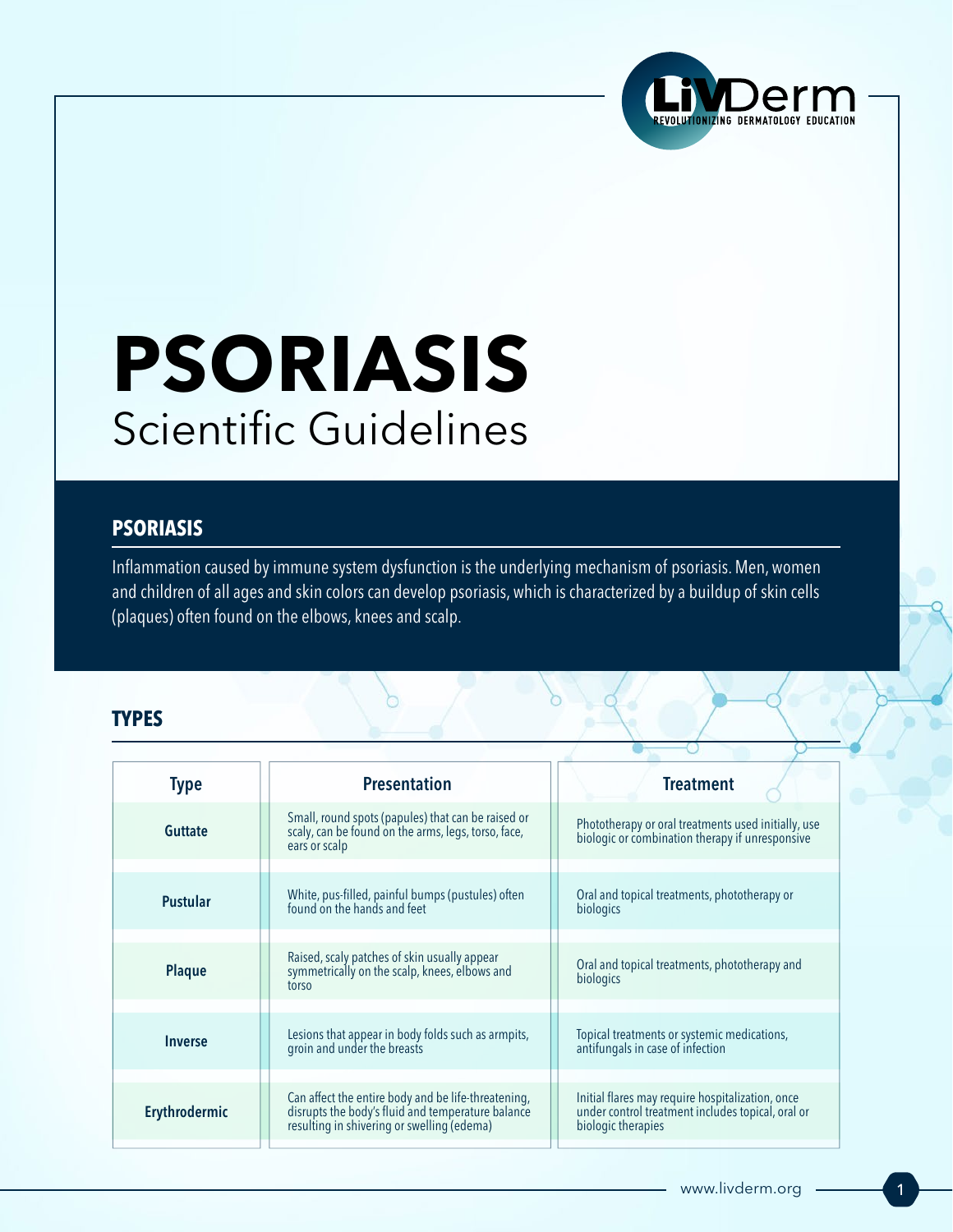

### **SCREENING**

Since psoriasis can look like other skin diseases, screening tools exist to help providers correctly diagnose it:



The Psoriasis Area and [Severity Index](https://dermnetnz.org/topics/pasi-score/) is a tool used to measure the severity and extent of a patient's psoriasis.

The Dermatology Life Quality [Index](https://onedrive.live.com/view.aspx?resid=783C42D10B97B00!220&ithint=file%2cdocx&wdLOR=c464FEC82-2356-664D-B00B-33A2CE37C96F&authkey=!AC_mdyPlsVtBYx8) is a self-reported measure of how a patient's quality of life is impacted by his or her skin condition.

03

The [Physician's Global](https://jamanetwork.com/journals/jamadermatology/fullarticle/2039085)  [Assessment](https://jamanetwork.com/journals/jamadermatology/fullarticle/2039085) is used by dermatologists to measure the severity of a disease and track it over time.

The static Physician's Global [Assessment of Genitalia](https://jddonline.com/articles/dermatology/S1545961617P0793X) is a clinical outcome measure to assess the severity of genital psoriasis.

02

04

05

The [Psoriasis Symptom](https://www.evidera.com/psoriasis-symptom-inventory-psi/)  [Inventory](https://www.evidera.com/psoriasis-symptom-inventory-psi/) relies on patient reporting to assess the severity of chronic plaque psoriasis.

The [Psoriasis Epidemiology](https://www.bad.org.uk/shared/get-file.ashx?id=1655&itemtype=document)  **Screening Tool** is a screening tool for psoriatic arthritis, which is recommended to be taken annually by patients with psoriasis.

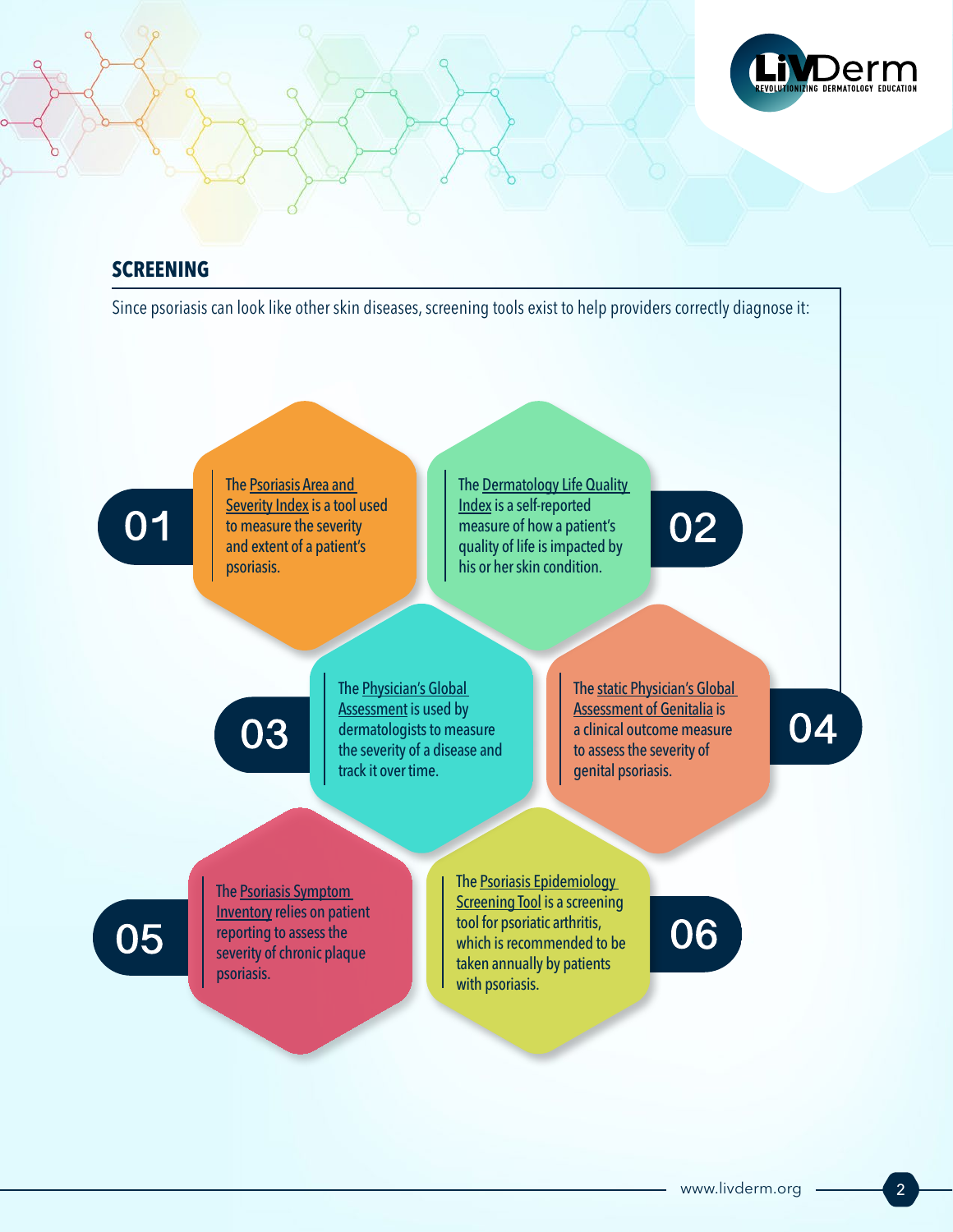

#### **TREATMENTS**

Psoriasis treatments are successful when symptoms are reduced or eliminated. It may take a while to find the therapy or combination of therapies that works best.

# **Topicals**

Often the first treatment prescribed to a patient newly diagnosed with psoriasis, topicals are applied to the skin. Topical corticosteroids, nonsteroids calcineurin inhibitors and retinoids are commonly prescribed, as well as administering phototherapy using ultraviolet lights A or B.

# **Oral**

Pills taken orally to treat psoriasis are also called systemic because they work throughout the entire body. Examples of oral psoriasis medications are retinoids, immunosuppressives and PDE4 inhibitors.

## **Injectables or infusions**

These therapies involve the injection or intravenous infusion of a protein-based drug derived from living cells (biologic) or one modeled after an already-approved biologic product (biosimilar).

## **Combination therapy**

When combined, two or more psoriasis treatments may have better results than when used alone. All current FDA-approved biologics can be used with topicals and phototherapy. Some biologics can be taken with methotrexate.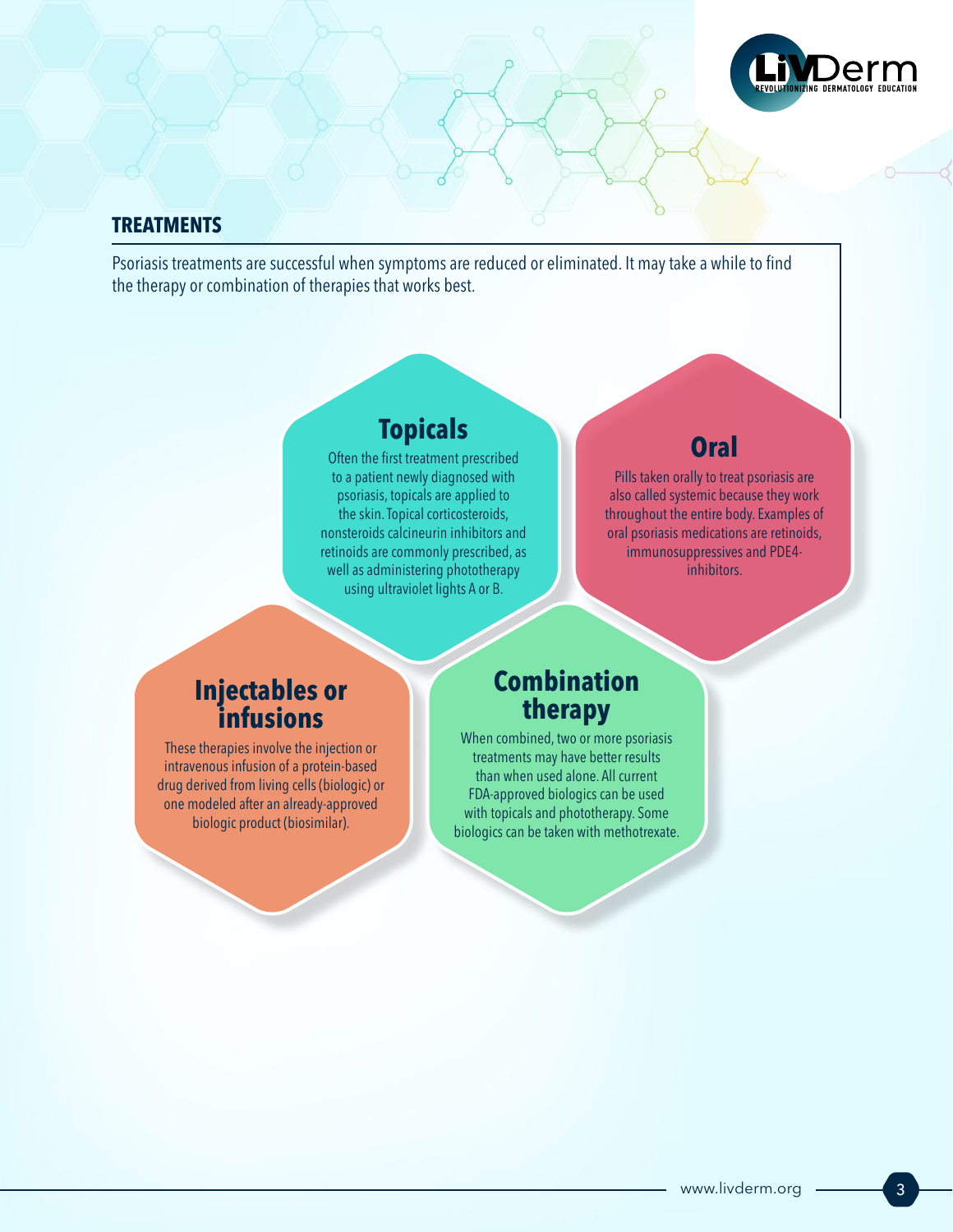

| <b>Treatment</b>                         | <b>Method</b>                                                                             | <b>Examples</b>                                                                                           |
|------------------------------------------|-------------------------------------------------------------------------------------------|-----------------------------------------------------------------------------------------------------------|
| Corticosteroids (topical)                | Control body's inflammatory<br>response, reduce swelling and<br>redness of plaques        | Hydrocortisone, dexamethasone,<br>methylprednisolone, desonide,<br>betamethasone, triamcinolone           |
| Nonsteroids (topical)                    | Control plaques by slowing the<br>growth of skin cells                                    | Anthralin, calcipotriene, tazarotene, calcitriol                                                          |
| Calcineurin inhibitors (topical)         | Inhibit the calcineurin enzyme in<br>immune cells, reducing skin<br>inflammation          | Cyclosporine, tacrolimus and pimecrolimus                                                                 |
| Phototherapy (topical)                   | Expose skin to an artificial light source<br>to slow the growth of skin cells             | Broad- or narrow-band ultraviolet light B<br>(UVB), combination psoralen and ultraviolet<br>light A (UVA) |
| Retinoids (topical)                      | Slow the growth of skin cells, lessen<br>redness and swelling by reducing<br>inflammation | Tazarotene                                                                                                |
| Retinoids (oral)                         | Help control the multiplication of<br>cells and speed at which cells shed                 | Acitretin                                                                                                 |
| Immunosuppressives (oral)                | Suppress immune system and slow<br>growth of certain immune cells                         | Cyclosporine, methotrexate                                                                                |
| Phosphodiesterase 4<br>inhibitors (oral) | Regulate inflammation by inhibiting<br>the PDE4 enzyme                                    | Apremilast                                                                                                |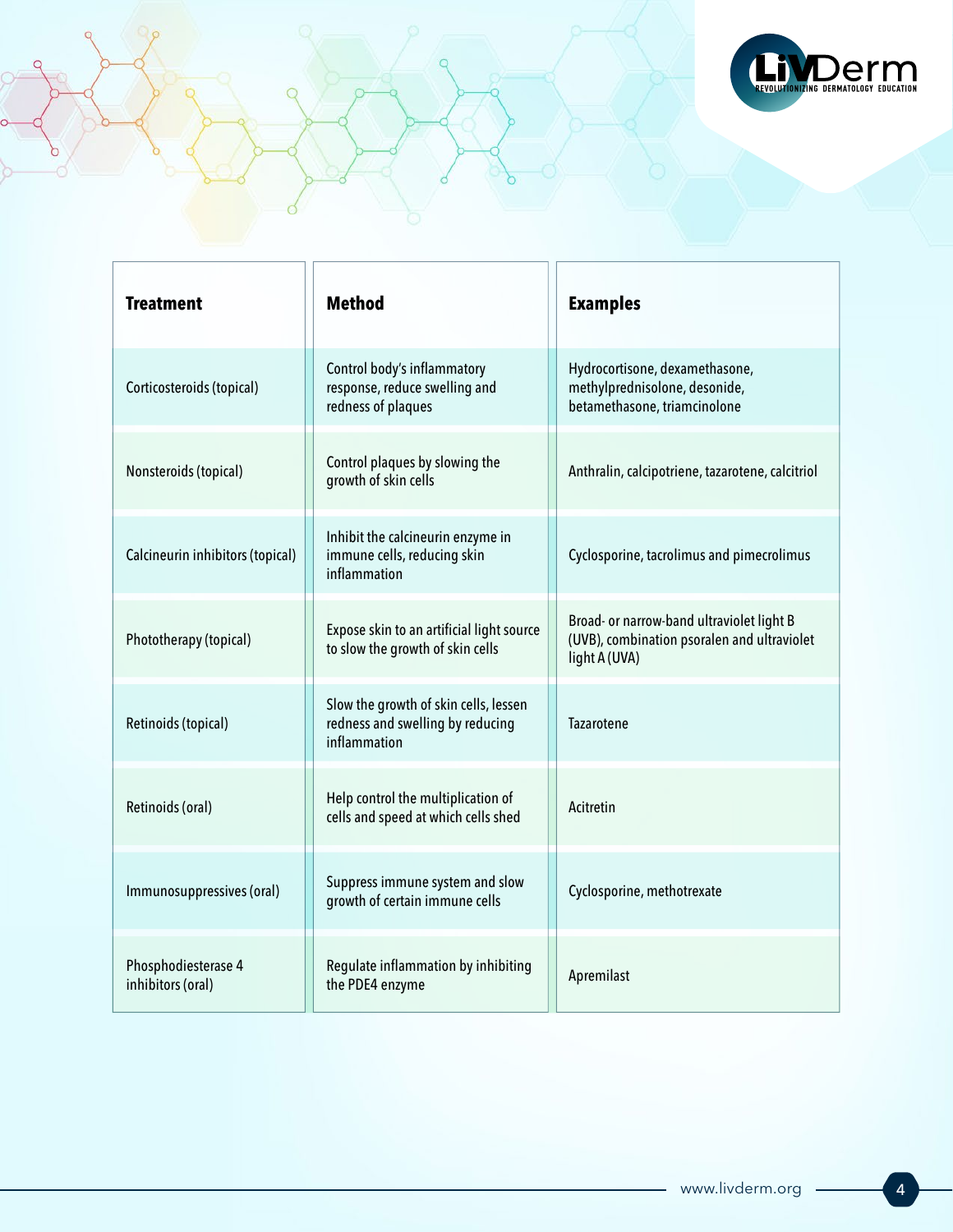

## **COMORBIDITIES**



#### **SOURCES:**

https://www.psoriasis.org/locations-and-types/ https://www.psoriasis.org/advance/psoriatic-disease-affects-more-than-skin-and-joints/ https://www.verywellhealth.com/psoriasis-best-topical-steroid-creams-2788375 https://www.healio.com/news/dermatology/20200113/ixekizumab-brodalumab-show-strongest-clinical-benefit-in-psoriasis https://www.webmd.com/skin-problems-and-treatments/psoriasis/tests https://www.aafp.org/afp/1999/0215/p957.html https://www.papaa.org/learn-about-psoriasis-and-psoriatic-arthritis/just-diagnosed/what-is-psoriasis/treatments-for-psoriasis/retinoids/ https://www.webmd.com/skin-problems-and-treatments/psoriasis/psoriasis-combo-therapy-severe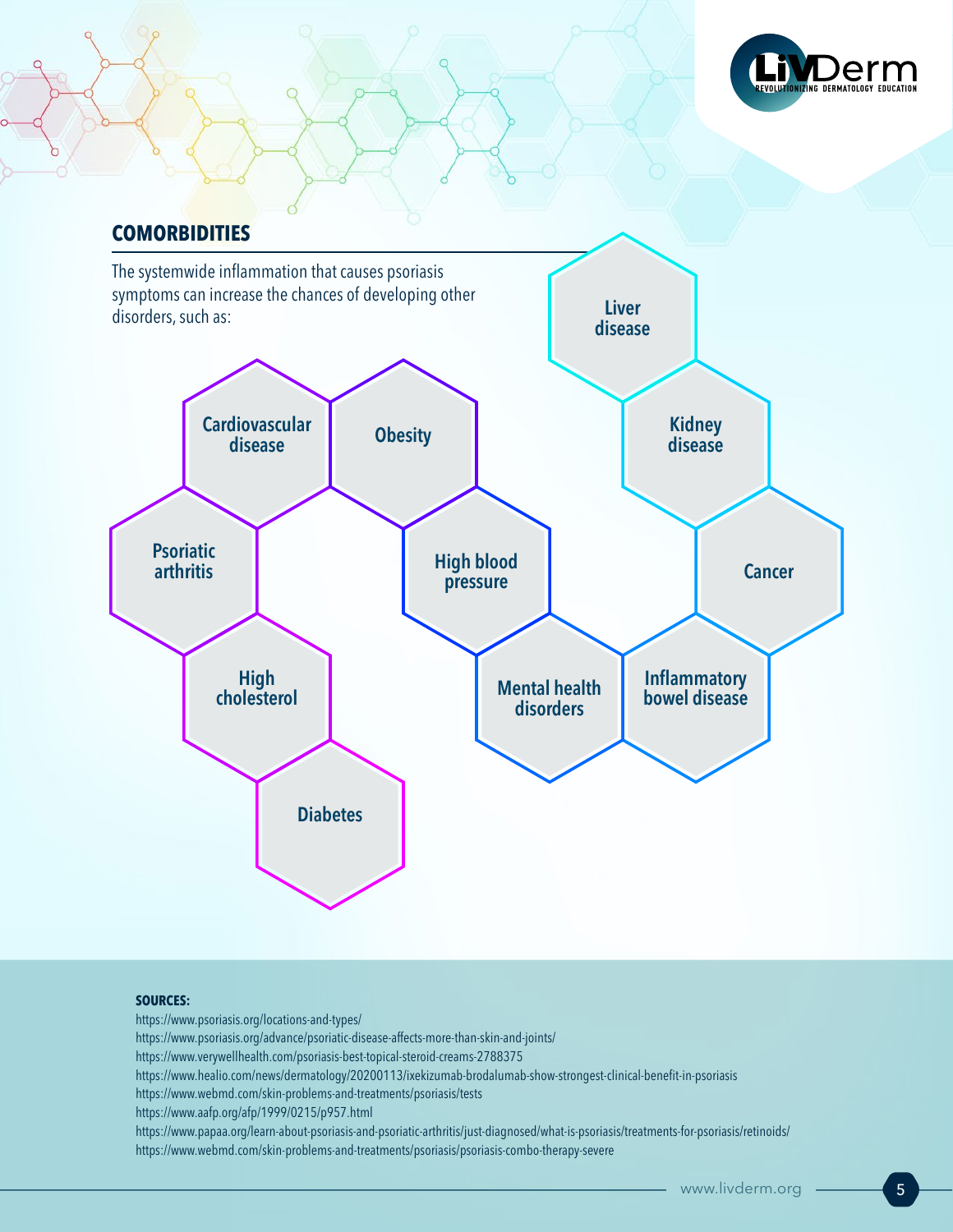

# **PEDIATRIC PSORIASIS**  Scientific Guidelines

#### **PEDIATRIC PSORIASIS**

Affecting about 1% of children, psoriasis in pediatric patients has a similar presentation as in adults and often follows a relapsing course with impact on quality of life.

#### **SCREENING**

01

The [Children's Dermatology](https://onedrive.live.com/view.aspx?resid=783C42D10B97B00!222&ithint=file%2cdocx&wdLOR=c542B56DC-0E18-C244-B728-C872AB2C1E6D&authkey=!AITDHL0ycl2Ubnc)  [Life Quality Index](https://onedrive.live.com/view.aspx?resid=783C42D10B97B00!222&ithint=file%2cdocx&wdLOR=c542B56DC-0E18-C244-B728-C872AB2C1E6D&authkey=!AITDHL0ycl2Ubnc) measures the impact of skin diseases such as psoriasis on a child's quality of life and is intended for children 12 to 16 years old.

The [Cartoon Children's](https://onedrive.live.com/view.aspx?resid=783C42D10B97B00!224&ithint=file%2cdocx&wdLOR=cCCC1805B-DC8E-124D-B269-E96B4B46A9E8&authkey=!ANsWrvXw_MLkjFY)  [Dermatology Life Quality Index](https://onedrive.live.com/view.aspx?resid=783C42D10B97B00!224&ithint=file%2cdocx&wdLOR=cCCC1805B-DC8E-124D-B269-E96B4B46A9E8&authkey=!ANsWrvXw_MLkjFY) uses the same measures in a cartoon version and is intended for children younger than 12 years old.

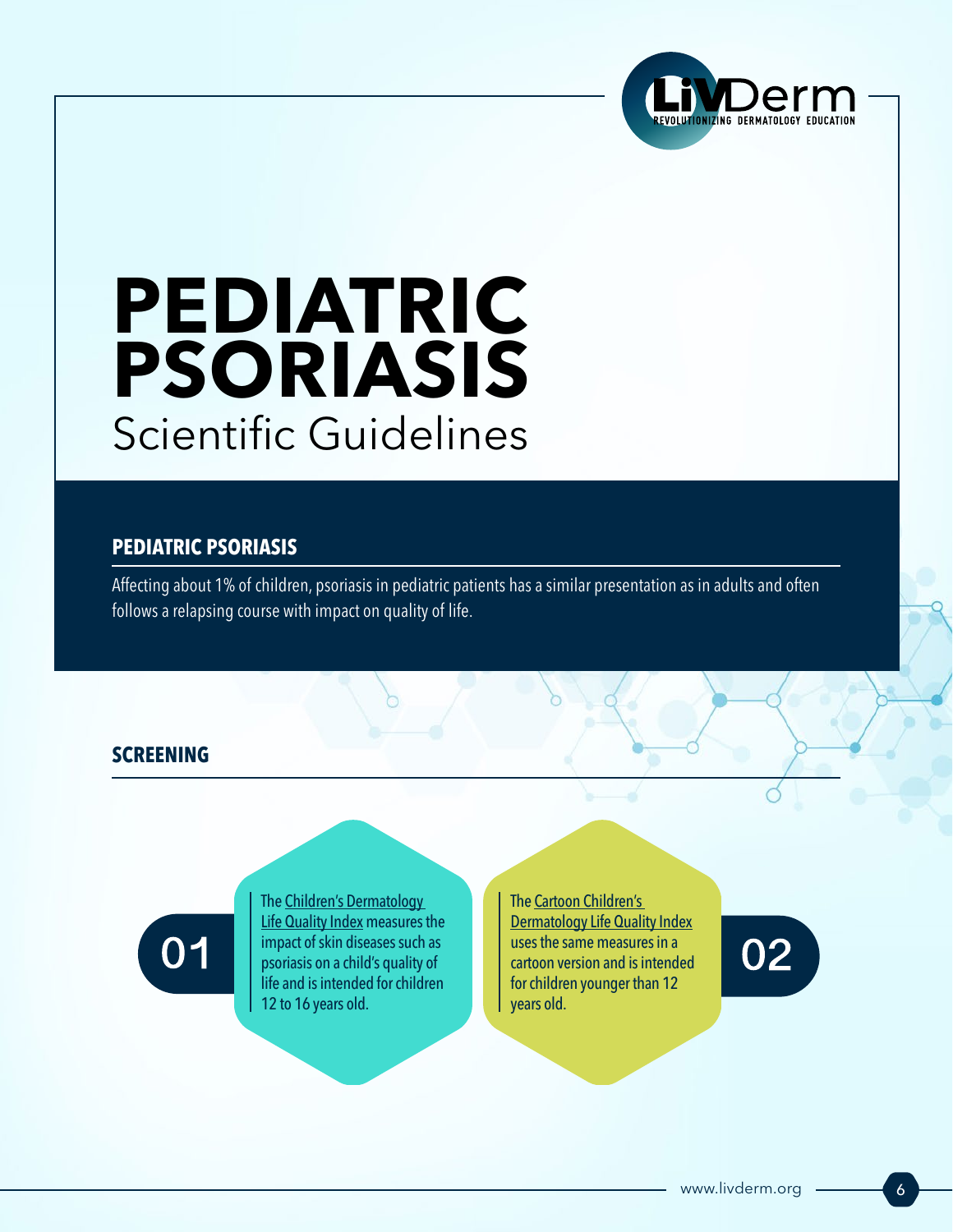

### **TREATMENT WITH BIOLOGICS**

The major risk for biologics in children is injection site reaction, so patients should be monitored for infection. In pediatric patients with moderate to severe plaque psoriasis, biologics may be safely combined with topical corticosteroids to increase effectiveness.

#### **BIOLOGIC USE IN PEDIATRIC PATIENTS**

| <b>Drug</b> | <b>Mechanism of</b><br><b>Action</b>                                          | <b>Recommendation</b>                                                                                                                                                                          | <b>Dosing</b>                                                                                                                                                                            |
|-------------|-------------------------------------------------------------------------------|------------------------------------------------------------------------------------------------------------------------------------------------------------------------------------------------|------------------------------------------------------------------------------------------------------------------------------------------------------------------------------------------|
| Etanercept  | Tumor necrosis fac-<br>tor (TNF) inhibitor                                    | Effective therapy for moderate to<br>severe psoriasis in children 6 years<br>and older.                                                                                                        | Once weekly 0.8 mg/kg subcutaneous-<br>ly (50 mg weekly maximum)                                                                                                                         |
| Adalimumab  | <b>Fully human</b><br>IgG1 monoclonal<br>antibody, blocks<br><b>TNF-alpha</b> | Effective off-label use in children and<br>adolescents with moderate to severe<br>psoriasis                                                                                                    | Weeks 0 and 1 a dose of 0.8 mg/kg<br>is given, then every other week for<br>treatment course                                                                                             |
| Infliximab  | IgG1k monoclonal<br>antibody, neutraliz-<br>es TNF-alpha                      | Effective alone or in combination with<br>methotrexate in pediatric patients with<br>severe plaque or pustular psoriasis<br>that is progressive, unresponsive,<br>unstable or life-threatening | Initial dose is 5 mg/kg infused on<br>weeks 0, 2 and 6, then given every 8<br>weeks for treatment course                                                                                 |
| Ustekinumab | Human mono-<br>clonal antibody,<br>blocks interleukin<br>(IL)12 and 13        | Effective therapy for pediatric patients<br>younger than 12 years old with mod-<br>erate to severe plaque psoriasis                                                                            | Weight-based dosing (0.75 mg/kg if<br>less than 60 kg, 45 mg/kg if 60 to 100<br>kg, and 90mg/kg if more than 100kg)<br>at weeks 0, 4 and 16, then every 12<br>weeks for treatment course |